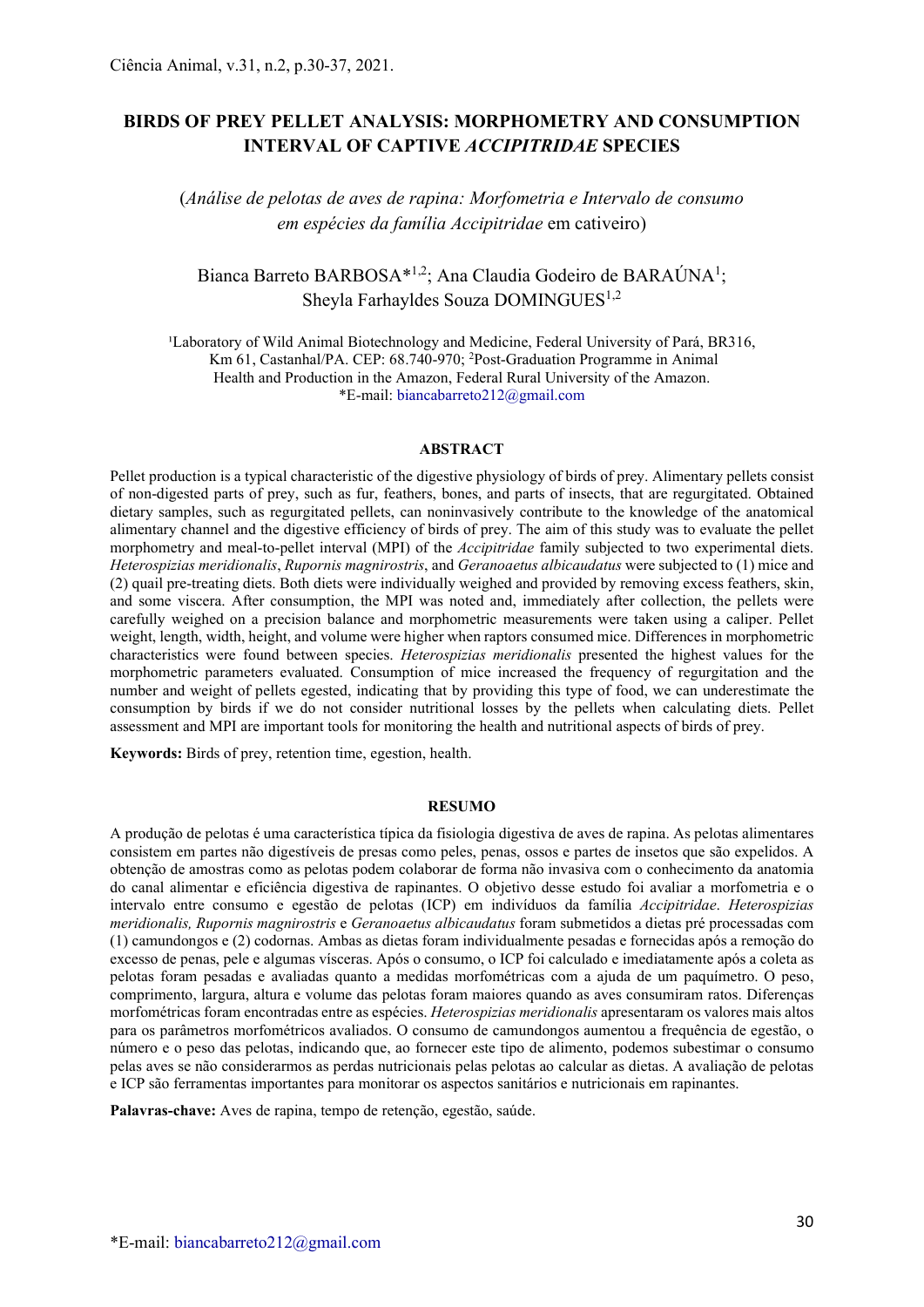#### INTRODUCTION

Free-living raptors are frequently presented to wildlife rehabilitation centers, often owing to anthropogenic factors, such as accidental collisions with buildings during bird flight (MOLINA-LÓPEZ et al., 2011; MONTESDEOCA et al., 2016). Rehabilitating these birds and returning them to the wild represent great challenges. Furthermore, digestive anatomy, physiology, and nutritional knowledge are important tools for successful treatment during the raptor rehabilitation process (DANEEL, 2018), as adequate nutritional requirements are crucial for animal physical rehabilitation.

An interesting characteristic of raptors is the formation and egestion of pellets (REA, 1973; HOUSTON e DUKE, 2007). Pellets are formed by indigestible materials present in prey, such as bones, hair, and feathers (RHOADES e DUKE, 1997; HOUSTON e DUKE, 2007). The mechanism of gastric digestion and pellet egestion has been studied in great horned owls (KOSTUCH e DUKE, 1975; MURRAY, 2014) and is broken into four phases, initiated when a bird swallows food and it passes through the esophagus: (1) filling of the stomach, characterized by high amplitude and moderately-high-frequency contractions (1–1.5 per min); (2) chemical digestion, which is a long (4–8h) period of very-low-amplitude, low-frequency contractions (0–1 per min); (3) fluid evacuation, which occurs over a 1–2h period during which contractile activity slowly increases to approximately 1.5 contractions per min; and (4) pellet egestion, which involves very-high- amplitude and high-frequency contractions (2 per min) for 4–10min followed by pellet egestion, during which vigorous esophageal antiperistalsis moves the pellet from the stomach to the mouth in about 8–12s.

According to Cummings et al. (1976), the digestion of bones and their content in pellets are related to calcium intake, and there are differences between families of birds of prey. For example, Falconiformes and Accipitriformes digest prey bones more completely than Strigiformes. Thus, it is possible that an owl is more susceptible to a calcium deficiency in diets with few bones. Regarding the *Accipitridae* family, research on pellet motility in the digestive system (DUKE et al., 1976) has been carried out in Accipiter gentilis, Buteo jamaicensis, Buteo lagopus, Buteo platypterus, and Haliaeetus leucocephalus.

An important factor for understanding the characterization and mechanisms involved in pellet egestion is the frequency of this process. Pellet egestion does not occur immediately after its formation, and the pellet can be stored in the proventriculus for hours before being expelled (ELBROCK *et al.*, 2001). It is known that the meal-to-pellet interval (MPI) is variable, and egestion usually occurs in the morning, unless food is ingested late the previous day (FORD, 2010). If a bird of prey does not regularly produce pellets, something may be wrong with the bird's digestive system. However, there are not enough studies to prove the influence of the frequency of pellet egestion on the health and nutritional conditions of the bird (COLES, 2007). The influence of the type and processing of food on pellet characteristics has also not been extensively studied.

Although they are rarely analyzed in rehabilitation centers and captivity, the pellets are a very useful material for studying the diet of the birds that produce them as their analysis is a simple and relatively reliable method without the need to manipulate or disturb the animals (TREJO e OJEDA, 2002); thus, this is a non-invasive method to monitor and evaluate frequency and abnormalities in the egestion process. Additionally, knowledge about pellet content and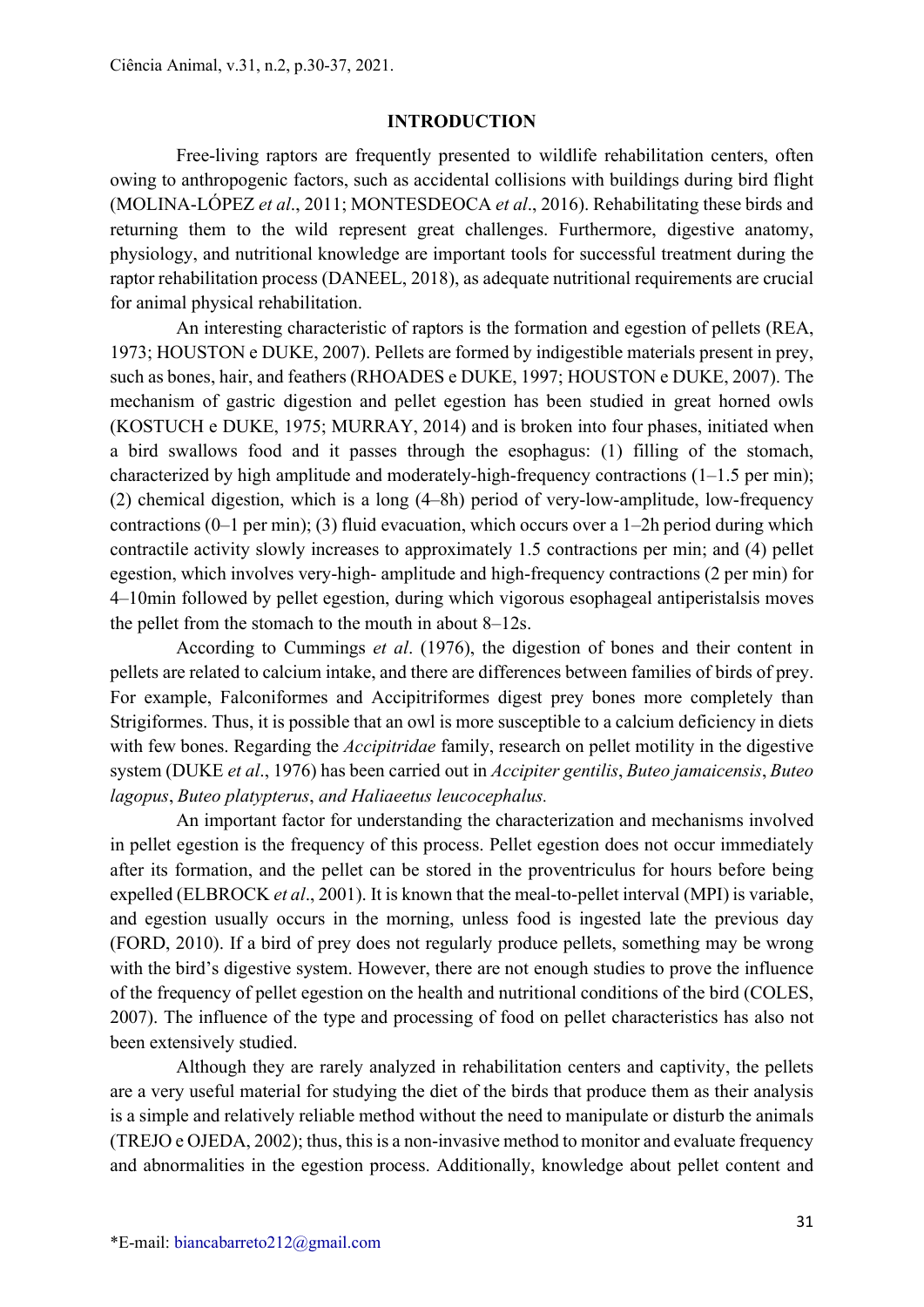morphometric characteristics is essential, for example, for the correct determination of the metabolizable coefficient apparent in captive birds' nutritional trials (BIRD e HO, 1976; DANEEL, 2018).

Therefore, the aim of this study was to evaluate the quantity and the morphometry of pellets produced, and the MPI, in birds of prey of the Accipitridae family fed with different protein sources.

#### MATERIAL AND METHODS

The study was conducted at the Veterinary Hospital of the Wild Animals of the Faculty of Veterinary Medicine of the Federal University of Para, Castanhal, Para, Brazil  $(01^{\circ}18'40.9''S, 47^{\circ}56'50.5''W)$ . The Ethics Committee on Animal Use  $(n^{\circ} 067/2016)$ CEUA/UFRA) and the Brazilian System of Biodiversity Authorization and Information  $(SISBIO/ICMBio / MMA n<sup>o</sup> 56.848-1)$  approved all the experimental protocols used in the present study.

### Animals and collection of samples

Five adult birds  $(n=5)$ , three females and two males, representing the family Accipitridae, including two savanna hawks (Heterospizias meridionalis), two roadside hawks (Rupornis magnirostris), and one white-tailed hawk (Geranoaetus albicaudatus), were used in this experiment. Their mean body weights were 817.8g, 296.4g, and 954.2g, respectively. The hawks underwent a complete physical examination (including fecal flotation and urinalysis test) and demonstrated good body condition and health. The birds were maintained in five chambers made of medium density particleboard, specifically for this study, with dimensions  $1.40m \times$ 1.66m × 1.19m, constructed in a room designated for poultry rehabilitation, with artificial light. Two protein sources were provided: mice (MI) and quail (QUA). We chose these protein sources because they are commonly supplied to captive birds of prey (ZUCCA, 2002). The proportion of the food supplied was calculated based on the metabolic weight of the birds. The birds' maintenance requirements were calculated as proposed by Kirkwood and Thompson (1984): EM = (110  $\times$  P<sup>0.679</sup>  $\times$  4) / 18.8, where P is the body weight of the bird. The weight of the food, calculated according to metabolic energy, was: 1) mouse: H. meridionalis: 43g; R. magnirostris: 28g; G. albicaudatus: 44g and 2) quail: H. meridionalis: 51g; R. magnirostris: 40g; G. albicaudatus: 60g. Food was cut into half-carcasses and distributed to the birds so that they all consumed equal portions This procedure is often carried out in captivity to verify the sanitary conditions of the food. Water was supplied *ad libitum*. To collect the egested material, the region close to the bird's perch was covered with plastic and all egested material was collected daily and identified (SAKOMURA e ROSTAGNO, 2016). The birds were monitored daily for feeding times and egestion. All pellet egestion times were noted and subtracted from the consumption times, to generate the MPI.

#### Pellet analysis

Immediately after collection, the pellets were carefully weighed on a precision balance and evaluated for length (cm), width (cm), and height (cm) with the aid of a caliper (Fig. 01) in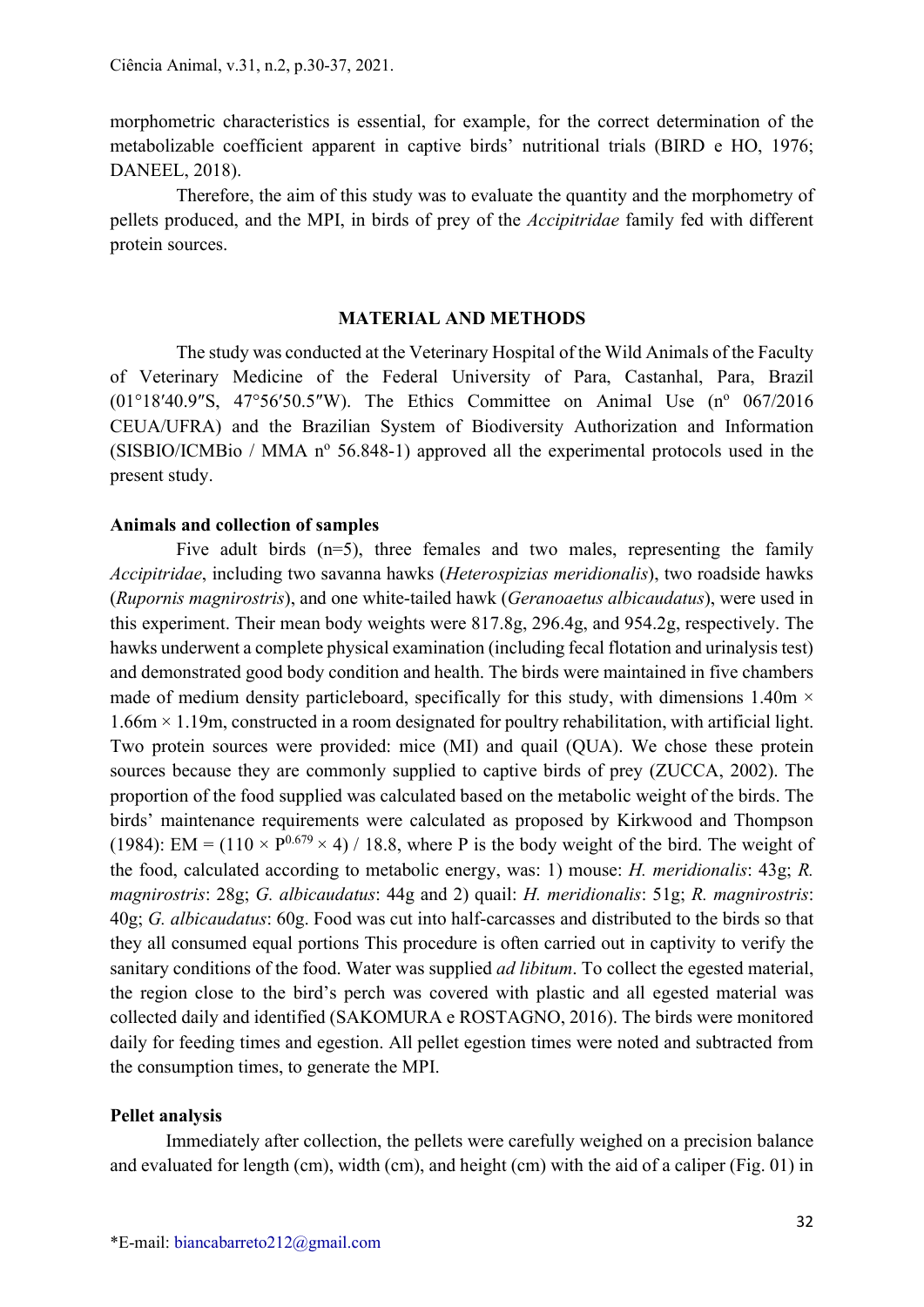accordance with the measurements made by Trejo e Ojeda  $(2002)$ . The volume  $(cm<sup>3</sup>)$  of the pellet was calculated using the mathematical formula of the ellipsoid:  $\frac{4}{3} \pi$ . *a. b. c.* where a = height,  $b =$  length, and  $c =$  width.



Fig. 01: Measurements with caliper (A) to obtain the length (yellow), width (red), and height (orange) of the pellets (B).

## Statistical analysis

Statistical analysis was conducted using the SAS University Edition (Statistical Analysis System). The data obtained were tested for the assumptions of normality of errors and homogeneity of variance using the Shapiro-Wilk test. The data that presented normal distribution were subjected to the parametric analysis of variance, with the means compared, using the Tukey test at a 5% level of significance. Data not normally distributed were submitted to the Wilcoxon nonparametric test.

### RESULTS AND DISCUSSION

During the experimental period, the mean room temperature was  $28.7\pm1.9$  °C and the relative humidity was 80.8±4.04 Thirty-six intact pellets were obtained, of which 29 were egested when birds consumed mice and 7 during quail consumption. The largest MPI was observed in the pellets from quail feeding. There was a statistical difference when comparing, among the species, MPI for mice diet (Tab. 01).

Table 01: Meal-to-pellet interval (MPI) for different species of *Accipitridae* raptors.

| Diet H. meridionalis |                    | R. magnirostris     | G. albicaudatus    | <i>p</i> -value |
|----------------------|--------------------|---------------------|--------------------|-----------------|
| <b>Mice</b>          | $32.89 \pm 12.53a$ | $25.55 \pm 10.02ab$ | $17.32b \pm 1.34b$ | 0.0189          |
| Ouail                | $164 \pm 00.0a$    | $164 \pm 00.0a$     | $80.75 \pm 00.0$   | 0.0000          |

Data are expressed as mean and standard deviation. Averages followed by different letters on the same line differ statistically  $(p<0.05)$ .

The pellets in this study followed the same description reported by Coles (2007): they had a firm consistency, ovoid or ellipsoid shape, variable color depending on the diet offered,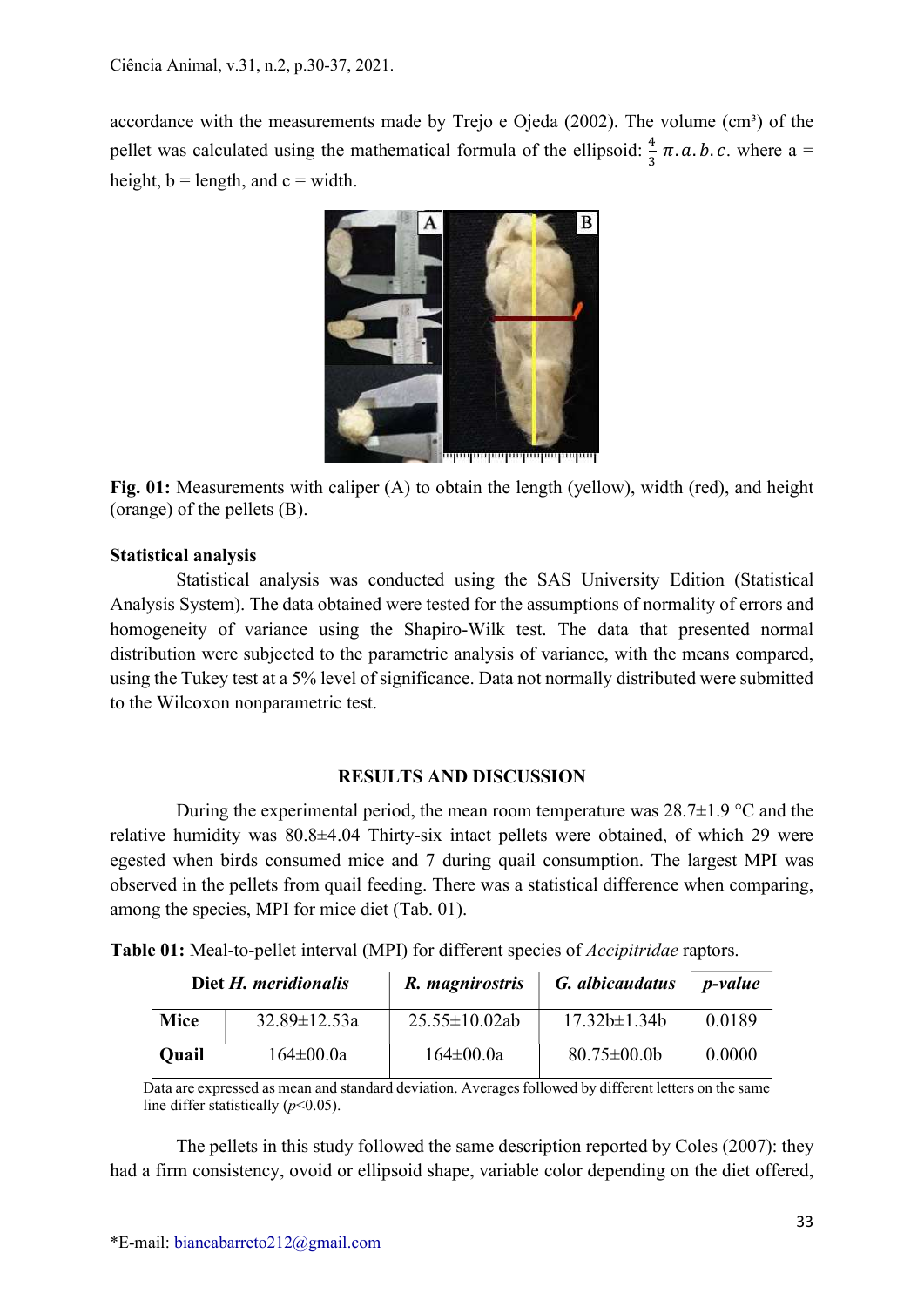non-unpleasant odor, friable texture, and were almost dry. There was also no evidence of blood in the samples. When the birds consumed quail, the pellets disintegrated more easily, there were no intact bones, and the remains of the quail feathers were ground, giving the pellet a sand aspect. The coloration was dark brown with some black features, reminiscent of the quail plumage. The pellets formed during the consumption of mice were firm, had much hair, and the bones were centralized. The pellet was white, and translucent mucus was often observed covering the surface and bones of the jaw and femur.

The mean and standard deviation data of pellet morphometry, according to the treatments, are shown in Tab. 02. There were no significant differences in weight, width, and volume of the pellets among the different birds fed with quail. Differences were observed in all morphometric parameters evaluated for the diet of mice. When comparing the differences among species, Heterospizias meridionalis presented the highest values for the morphometric parameters evaluated.

|                        | <b>Species</b>     |                   |                     |                 |  |  |
|------------------------|--------------------|-------------------|---------------------|-----------------|--|--|
| <b>Diets</b>           | H. meridionalis    | R. magnirostris   | G. albicaudatus     | <i>p</i> -value |  |  |
| Weight (g)             |                    |                   |                     |                 |  |  |
| <b>Mice</b>            | $3.79 \pm 1.51a$   | $1.72 \pm 0.81$   | $2.38 \pm 0.89$ ab  | 0.0013          |  |  |
| Quail                  | $1.54 \pm 0.37a$   | $0.11 \pm 0.00a$  | $1.11 \pm 0.39a$    | 0.1535          |  |  |
| Length (cm)            |                    |                   |                     |                 |  |  |
| <b>Mice</b>            | $3.79 \pm 0.78a$   | $3.40\pm0.47ab$   | $2.88\pm0.63b$      | 0.0600          |  |  |
| Quail                  | $2.90 \pm 0.6a$    | $0.90 \pm 0.00$   | $2.40\pm0.16ab$     | 0.0538          |  |  |
| Width (cm)             |                    |                   |                     |                 |  |  |
| <b>Mice</b>            | $1.80 \pm 0.37a$   | $1.21 \pm 0.13b$  | $1.37 \pm 0.09$     | 0.0063          |  |  |
| Quail                  | $1.30 \pm 0.20a$   | $0.60 \pm 0.00a$  | $1.3 \pm 0.16a$     | 0.090           |  |  |
| Height (cm)            |                    |                   |                     |                 |  |  |
| <b>Mice</b>            | $1.28 \pm 0.38a$   | $0.83 \pm 0.36 b$ | $1.07 \pm 0.25$ ab  | 0.0273          |  |  |
| Quail                  | $1.00 \pm 0.10a$   | $0.30 \pm 0.00a$  | $1.00 \pm 0.53a$    | 0.4173          |  |  |
| Volume $\text{(cm}^3)$ |                    |                   |                     |                 |  |  |
| <b>Mice</b>            | $22.39 \pm 13.01a$ | $8.23 \pm 4.44$   | $10.44 \pm 3.88$ ab | 0.0086          |  |  |
| <b>Quail</b>           | $8.85 \pm 2.29a$   | $0.38 \pm 0.00a$  | $6.89 \pm 3.22$ a   | 0.2995          |  |  |

Table 02: Pellet morphometry of three *Accipitridae* raptor species fed with different diets.

Data are expressed as mean and standard deviation. Averages followed by different letters on the same line differ statistically ( $p < 0.05$ ).

In this study, it was observed that birds did not expel pellets daily even when consuming non-digestible parts such as hair, bones, and skin, and that the interval between consumption and egestion was greater with quail consumption than mice. Ford (2010) reported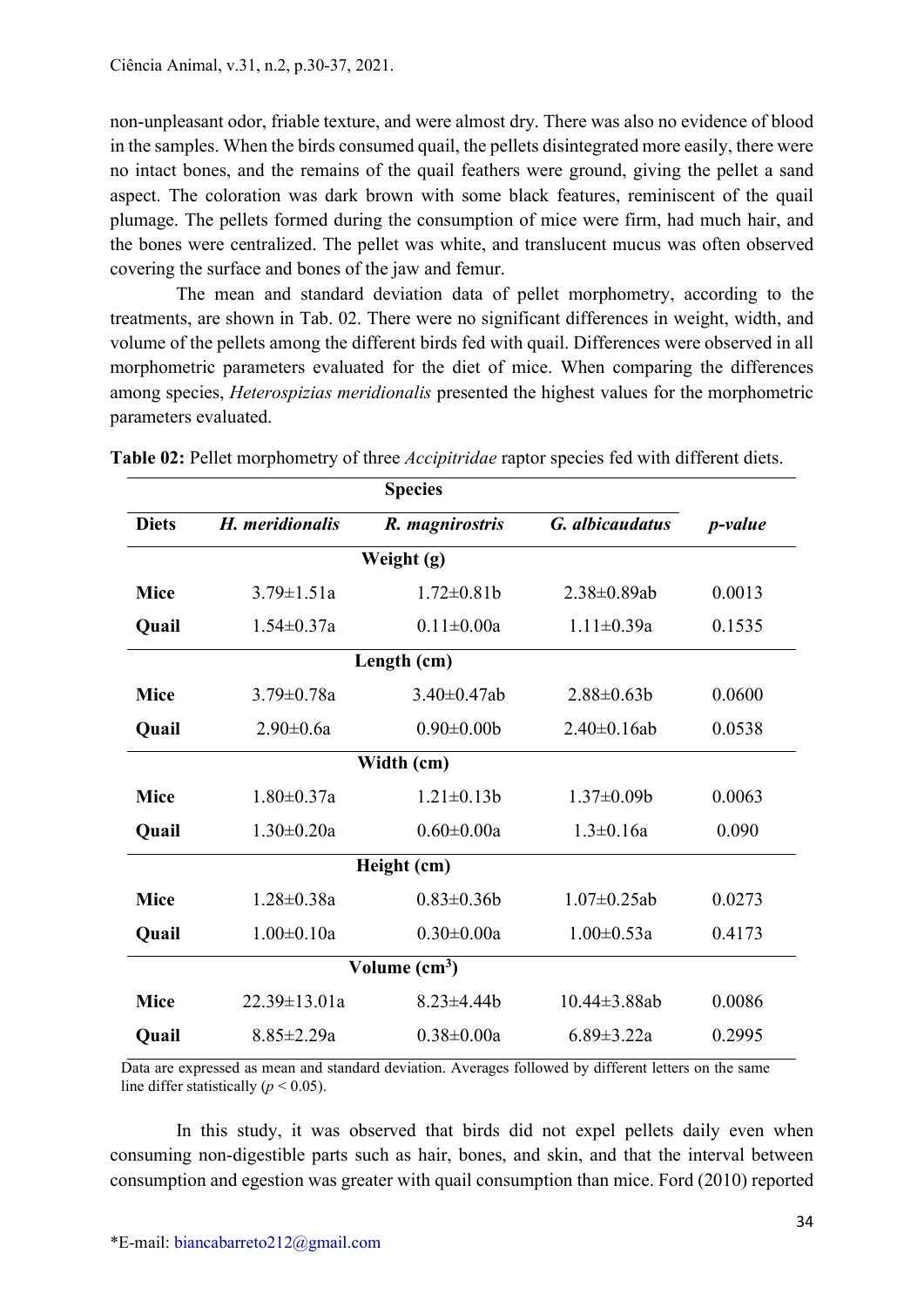that birds of prey usually egest one pellet per animal ingested and that egestion occurs in the morning when ingestion occurs in the late afternoon of the previous day. The difference between these results and those described in the literature can be explained by the fact that the studies already carried out generally use whole prey as a diet for raptors with more nondigestible parts for pellet formation. However, the foods evaluated in this study were preprocessed, which reduced their particle size, which may be the reason for the long MPI. Therefore, it is speculated that the MPI varies according to the processing of the food supplied and the frequency of supply to captive birds of prey.

In a study with the eagle owl (*Bubo Bubo*), researchers observed that bone alterations found in the pellets reflect how the prey is ingested, as the bones show greater damage with increasing prey size (RUFÁ e LAROULANDIE, 2019). This may explain why the pellets resulting from quail consumption were better digested than those from mice. However, studies are needed on this topic, using species of daytime birds of prey, including those of the family Accipitridae.

The highest number, weight, and morphometric measurements (length and volume) of pellets were observed when the raptors consumed mice. It can be inferred that mice have more indigestible material for pellet production than quails and that, for this reason, the quantity and morphometric measurements were larger and different among the species. In this study, it is believed that the characteristics of the quail, such as the presence of hollow bones, feathers, volume, and higher mean retention time through the digestive system, complimented the efficiency of digestion, as there were fewer expelled pellets, with well-digested bones and feathers, which disintegrated to the touch.

We pointed out the centralized position of the bones so that they did not come into direct contact with the food channel in an attempt to protect the gastric mucosa and avoid the risk of injury. The presence of intact bones, mainly pellets, from the diet with mice, was identified. Similar results were described by Trejo e Ojeda (2002) and Backer (2013) in other raptors with daytime habits.

The difficulty of expelling pellets was related to increased internal body pressure owing to egg retention and gastric impaction, as a result of consuming food with disproportionate and indigestible sizes (COOPER, 2002; APPLEGATE et al., 2017), specifically, excess skin, hair, and dry feathers (COOPER, 2002). For this reason, routine evaluation of egestion frequency and food pellet characteristics are important for monitoring the health of birds of prey, including the family Accipitridae, which are frequently found in conservation centers and veterinary hospitals (SOUZA, 2016). The raptors of the Accipitridae family in this study can serve as an experimental model for other daytime raptors at risk or threatened with extinction. However, further studies on the importance of egestion and other aspects affecting the health of the birds are needed.

### **CONCLUSION**

Pellets produced during the consumption of mice had the highest morphometric measurements and the shortest MPI. The type and form of food processing change the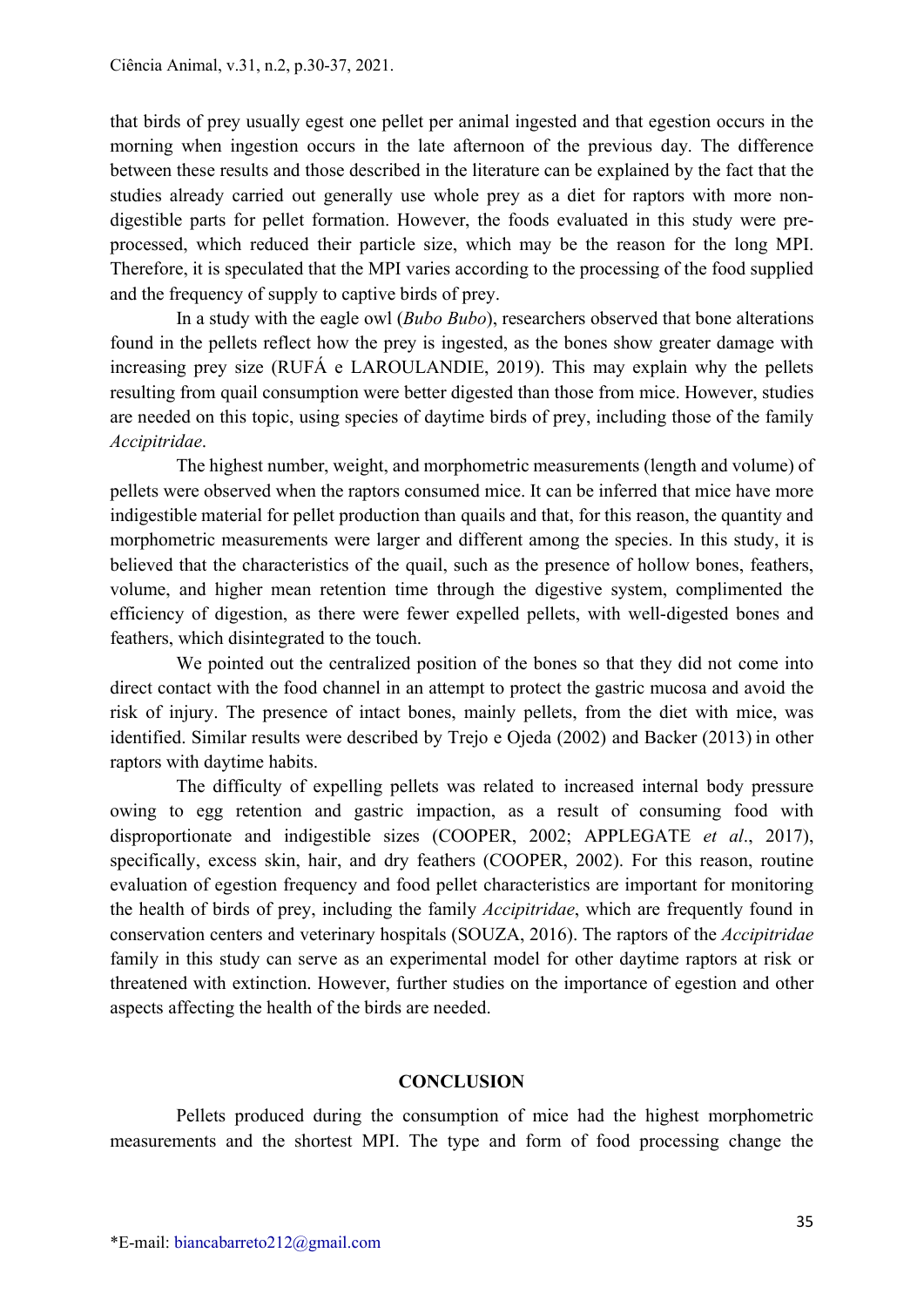Ciência Animal, v.31, n.2, p.30-37, 2021.

characteristics of the pellets. The MPI and the characteristics of the pellets can be an important non-invasive tool for monitoring the digestive efficiency of birds of prey.

# ACKNOWLEDGEMENTS

We would also like to thank the Laboratory of Wild Animal Biotechnology and Medicine, Federal University of Pará for technical support during this research.

# **REFERENCES**

APPLEGATE, J.E.; WETTERE, A.V.; CHRISTIANSEN, E.F.; DEGERNES, L.A. Management and case outcome of gastric impaction in four raptors: a case series. Journal of Avian Medicine and Surgery, v.31, n.1, p.62–69, 2017.

BACKER, N. RSPB Nature Tracker's Handbook. 1<sup>st</sup> ed., London: Bloomsbury, 2013. 288p.

BIRD, D.M.; HO, S.K. Nutritive values of whole animal diets for captive birds of prey. Raptor Research, v.10, n.2, p.45–49, 1976.

COLES, B. Essentials of avian medicine and surgery. 3rd ed., Singapore: Blackwell, 2007. 387p.

COOPER, J.E. Minimally Invasive Health Monitoring. In: COOPER, J.E., ed. Birds of Prey: Health & Disease. 3rd ed., Blackwell Science Ltd, 267–270p., 2002.

CUMMINGS, J.H.; DUKE, G.E.; JEGERS, A.A. Corrosion of bone by solutions simulating raptor gastric juice. Raptor Research, v.10, n.2, p.55–57, 1976.

DANEEL, A. Dietary modulation of intestinal fermentation in raptors. 2018. 62p. (M.Sc. Dissertation), Belgium, Ghent University, 2018.

DUKE, G.E.; EVANSON, O.A.; JEGERS, A. Meal to pellet intervals in 14 species of captive raptors. Comparative Biochemistry and Physiology, v.53, n.1, p.1–6, 1976.

ELBROCK, M.; MARKS, E.; BORETOS, D.C. Bird Tracks & Sign: A Guide to North American Species. 1<sup>st</sup> ed., Ritter Road: Stackpole Books, 2001. 456p.

FORD, S. Topics in medicine and surgery: raptor gastroenterology. Journal of Exotic Pet Medicine, v.19, n.2, p.140–150, 2010.

HOUSTON D.C.; DUKE, G.E. Physiology Gastrointestinal. In: BIRD, D.M; BILDSTEIN, K.L., 2<sup>nd</sup> ed., Raptor Research and Management Techniques. Washington DC: Hancok House, 267–277p., 2007.

KIRKWOOD, J.K.; THOMPSON, K. Food and energy consumption of some large raptors at the Bristol Zoological Gardens. International Zoo Yearbook, v.23, n.1, p.114–117, 1984.

KOSTUCH, T.E., DUKE, G.E. Gastric motility in great-horned owls. Comparative Biochemistry and Physiology, v.51, n.1, p.201–205, 1975.